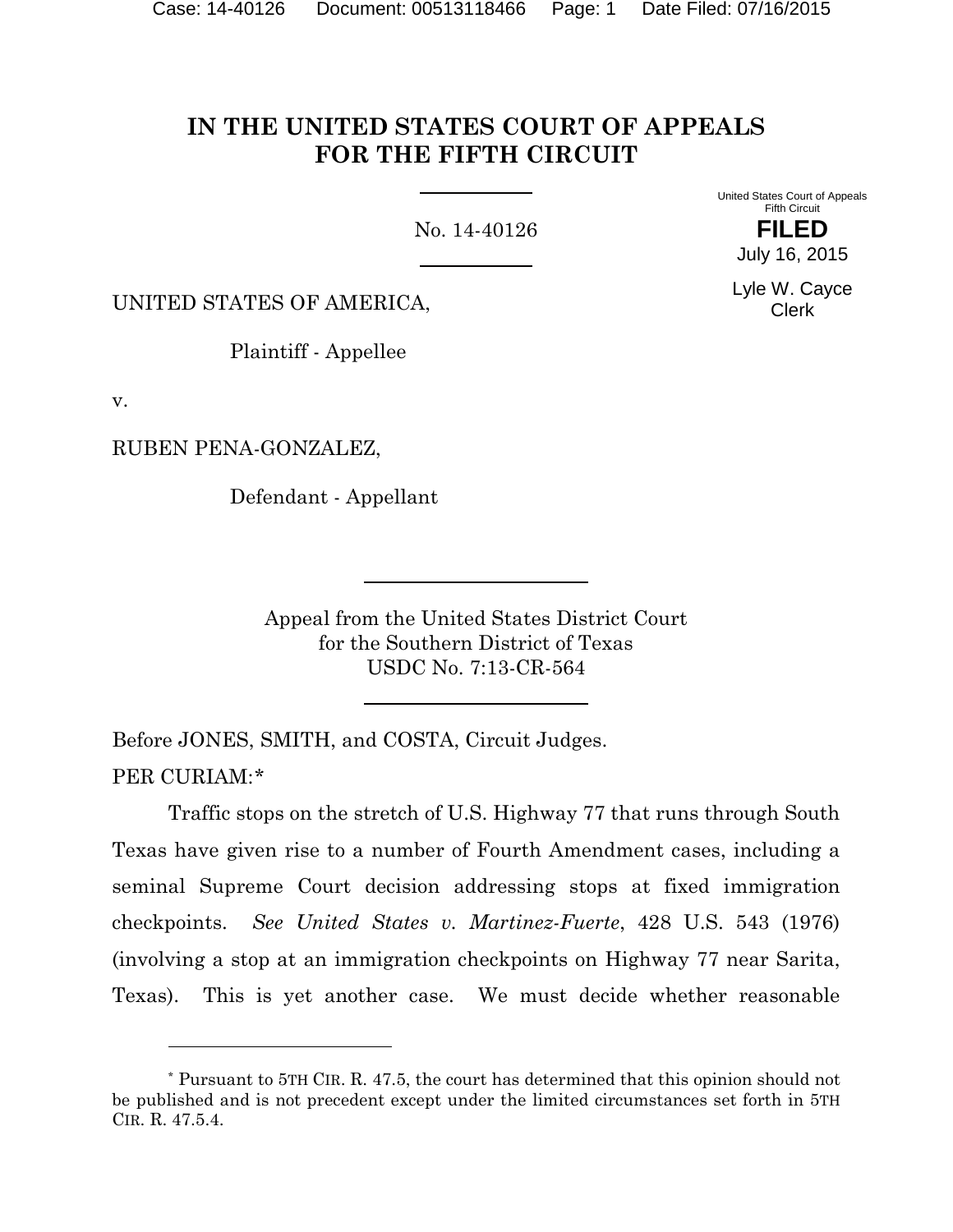suspicion of criminal activity justified the Defendant's continued detention after the purpose of the initial traffic stop ended.

#### **I.**

On March 9, 2011, Kingsville Police Department Officer Mike Tamez was patrolling Highway 77 southbound when he detected a Chevy Tahoe speeding. Tamez pulled alongside the Tahoe and saw three people—two adults and a child. He also noticed air fresheners hanging throughout the car, several rosaries on the rearview mirror, and four bumper stickers showing support for D.A.R.E.[1](#page-1-0) and law enforcement. Tamez turned on his patrol lights and pulled over the Tahoe for speeding two miles over the limit.

Tamez parked his patrol car behind the Tahoe and approached on the passenger side. Mr. Peña-Gonzalez sat in the passenger seat; his wife— Nohemi Peña—was driving. When they rolled down the window, Tamez smelled an overwhelming odor of air freshener and counted four air fresheners hanging throughout the vehicle. He also noticed Pancho Villa and St. Jude symbols on Mrs. Peña's key chain. He requested Mrs. Peña's driver's license and insurance, and then went around to the driver's side and asked her to step out of the vehicle.

Mrs. Peña got out and Officer Tamez began talking with her. Tamez explained that he pulled her over for speeding, and Mrs. Peña responded that her daughter needed to use the restroom. Tamez then asked several questions about Mrs. Peña and her journey. She said she and her family were coming from Houston and traveling home to Mission, which Tamez found odd because her insurance said they lived in Palmview (apparently a suburb of Mission, though there is no indication that Tamez knew this[2\)](#page-1-1). Mrs. Peña stated that

l

<span id="page-1-0"></span><sup>&</sup>lt;sup>1</sup> Drug Abuse Resistance Education.

<span id="page-1-1"></span><sup>2</sup> Kingsville is more than 100 miles from Mission.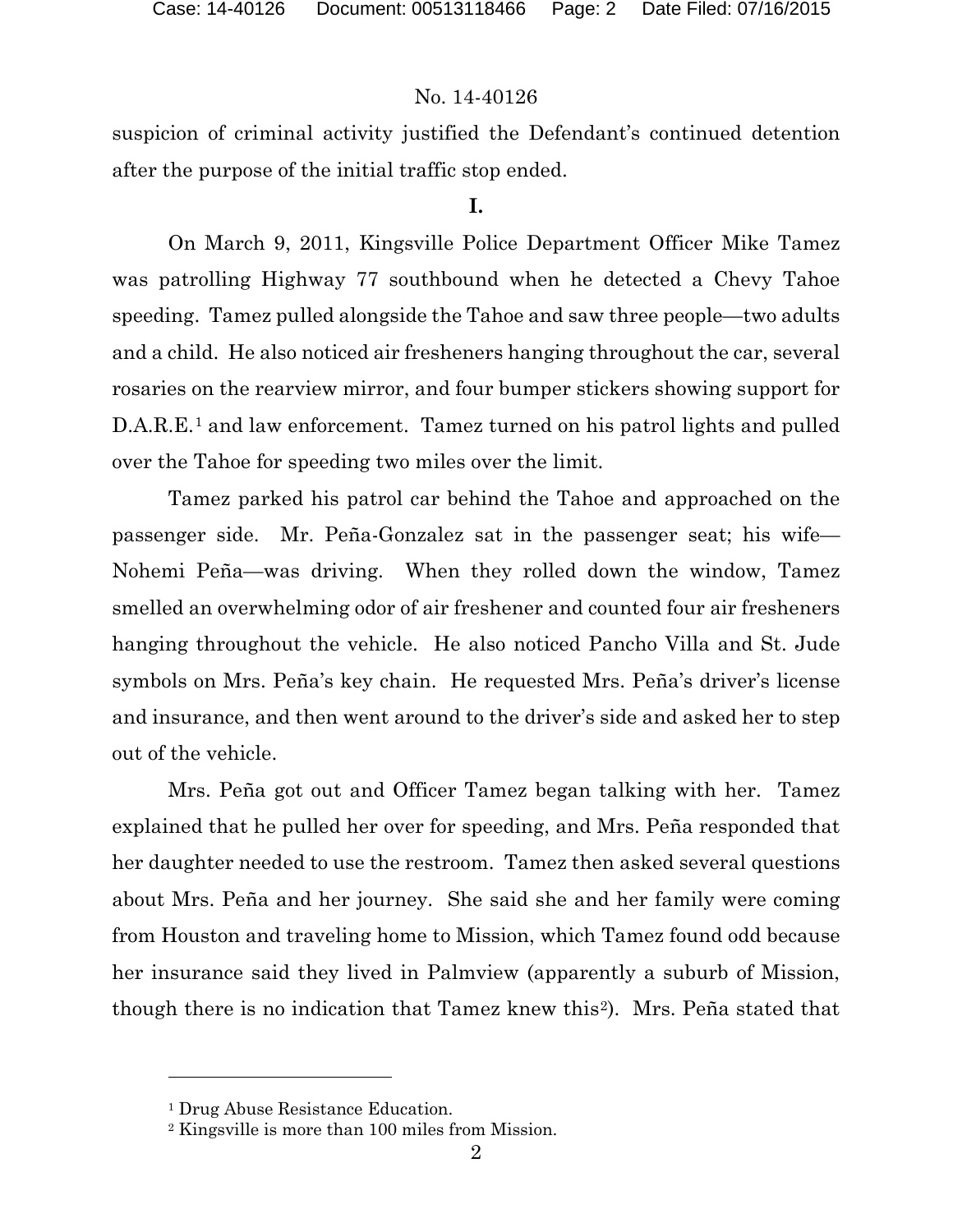they had been in Houston so her husband could attend a car auction. Tamez asked if they bought anything at the auction. Mrs. Peña initially said no, though she quickly changed her answer to say that he did find an Impala and some other car but her husband was in charge of that. Tamez then asked how many days they spent in Houston. Mrs. Peña paused for almost four seconds and then said "one day." When Tamez followed up about when they had left for Houston, she told him "the day before yesterday," so they had in fact spent two nights in Houston. Tamez asked where they stayed in Houston, and she said an "American Best Inn" somewhere off Highway 249. Tamez told her he would let her off with a warning. After Mrs. Peña thanked him, Tamez asked if he could talk to her husband and she agreed. These events transpired in under four minutes, with the conversation between Tamez and Mrs. Peña outside the car lasting about two minutes.

The conversation between Tamez and Mr. Peña-Gonzalez lasted for roughly three minutes. During that time, according to Tamez, Peña-Gonzalez's carotid artery visibly pulsed, his faced twitched, and his breathing was labored. Ultimately, Peña-Gonzalez agreed to allow Tamez to search the Tahoe. Tamez found dozens of bundles of cash wrapped in black trash bags hidden behind a panel in the back of the car, and he arrested Peña-Gonzalez. A later count of the money revealed 105 bundles containing more than \$670,000.

A grand jury indicted Peña-Gonzalez for money laundering and conspiracy to commit money laundering. Peña-Gonzalez moved to suppress the evidence, arguing that reasonable suspicion did not exist to extend the stop after Officer Tamez decided to issue a warning to Mrs. Peña. The district court denied that motion after an evidentiary hearing, but noted that it was a "close call."

Peña-Gonzalez then entered into a conditional plea agreement on the money laundering count, reserving his right to appeal the suppression issue.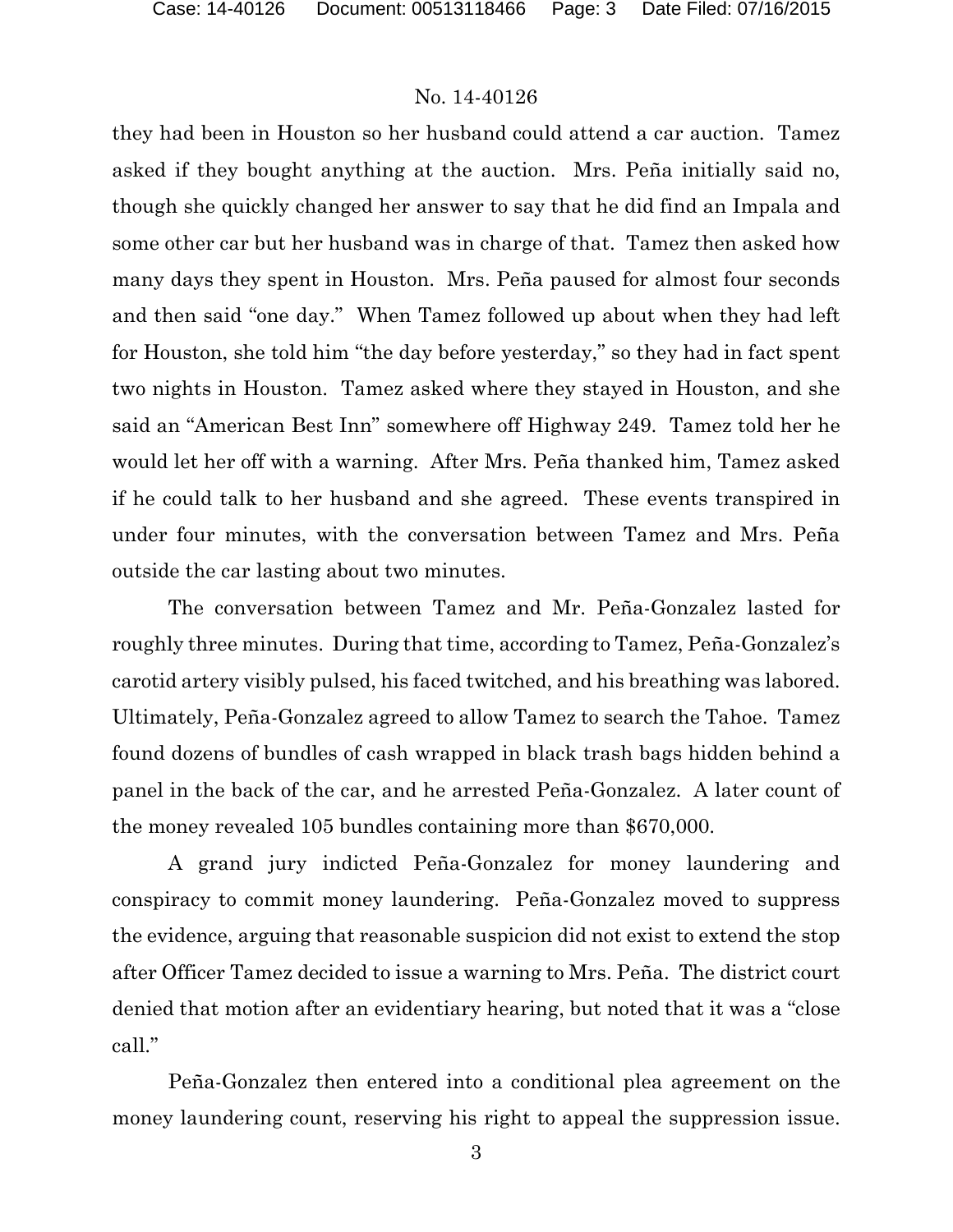The presentence report awarded him a two-level reduction for acceptance of responsibility under U.S.S.G. § 3E1.1(a). At sentencing, the district court asked the Government whether it was going to move for the additional onelevel reduction for timely acceptance under Section 3E1.1(b). The Government said no, citing the suppression hearing.[3](#page-3-0) Peña-Gonzalez did not object to the Government's refusal to move for the third level or otherwise mention the issue. The Court sentenced Peña-Gonzalez at the low end of the Guidelines range to 41 months.

Peña-Gonzalez raises two issues on appeal. He argues that the district court should have granted the motion to suppress because Tamez lacked reasonable suspicion to extend the stop. He also contends that he was improperly denied the additional reduction for timely acceptance.

#### **II.**

Peña-Gonzalez concedes that the initial traffic stop was legal, but argues that Officer Tamez impermissibly extended the stop past the time permitted by the Fourth Amendment. The Government agrees that the purpose of the initial stop had been served once the warning issued, but argues that Officer Tamez justifiably extended the stop because reasonable suspicion of other criminal conduct existed by that time. Alternatively, the Government contends that Officer Tamez could continue the stop because Mrs. Peña effectively gave Tamez permission to talk to Peña-Gonzalez.

The Court: All right. Okay. So the third acceptance point, I assume the Government would move for that? Mr. Alaniz: No way I'm moving for it, your Honor -- The Court: Oh, not, because we had the suppression hearing. Mr. Alaniz: Yes, sir.

ROA.272–73.

 $\overline{a}$ 

<span id="page-3-0"></span><sup>3</sup> The following exchange took place between the Government's attorney and the district court:

The Court: All right, so he's at a level 22.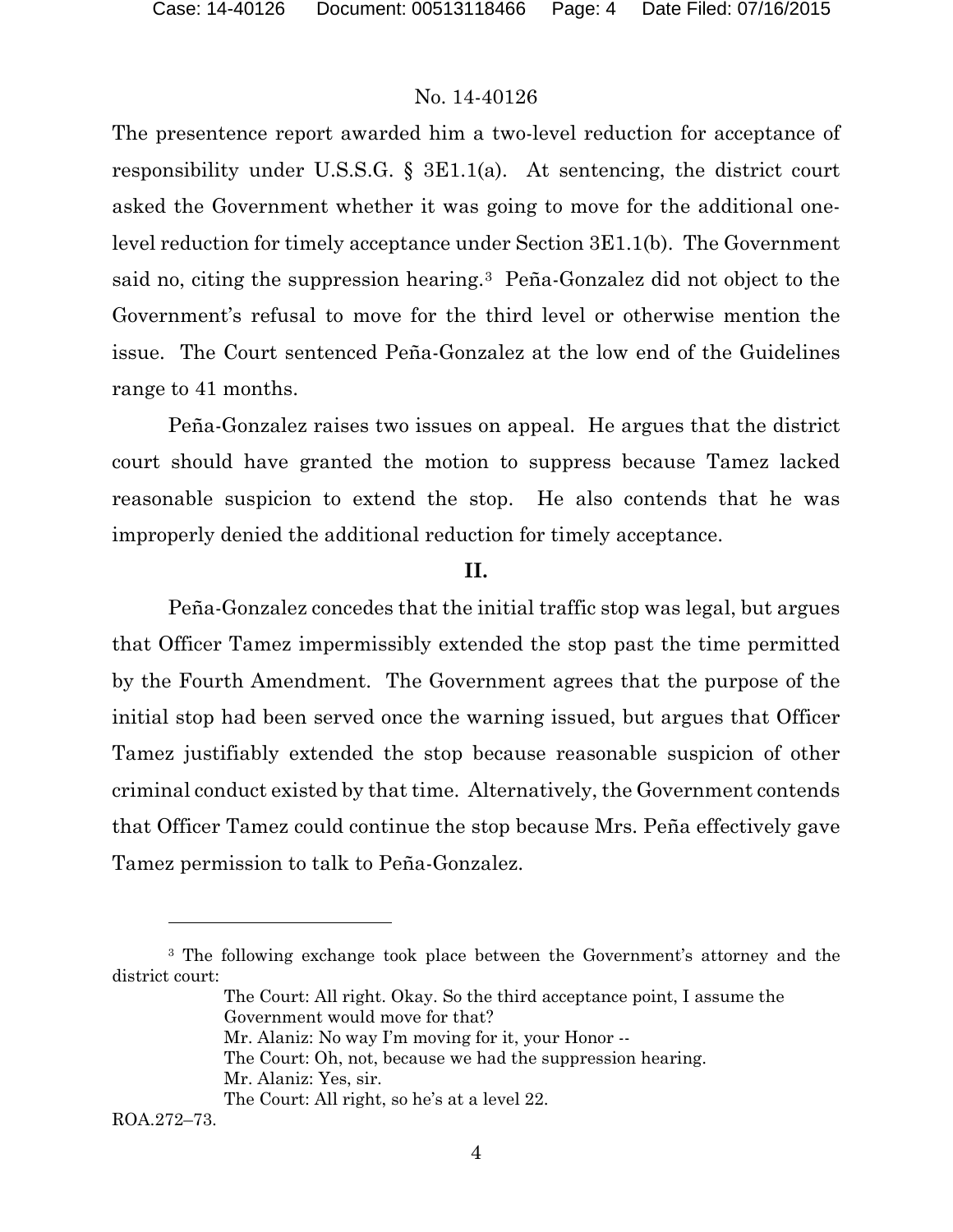l

# No. 14-40126

# **A.**

As the Supreme Court recently explained in *Rodriguez v. United States*, the Fourth Amendment limits the permissible length of a traffic stop. *See* 135 S. Ct. 1609, 1614 (2015).[4](#page-4-0) "[T]he tolerable duration of police inquiries in the traffic-stop context is determined by the seizure's 'mission'—to address the traffic violation that warranted the stop and attend to related safety concerns." Id. (citations omitted). This allows the officer to "examine the driver's license and vehicle registration . . . [and] ask about the purpose and itinerary of the driver's trip." *United States v. Fishel*, 467 F.3d 855, 857 (5th Cir. 2006). These "matters unrelated to the justification for the traffic stop . . . do not convert the encounter into something other than a lawful seizure, so long as those inquiries do not measurably extend the duration of the stop." *Arizona v. Johnson*, 555 U.S. 323, 333 (2009) (internal citation omitted). But once "the tasks tied to the traffic infraction are—or reasonably should [be]—completed," the "[a]uthority for the seizure . . . ends" unless the Government can show an exception to the Fourth Amendment that allows the stop to continue. *See Rodriguez*, 135 S. Ct. at 1614. One oft-invoked exception derives from *Terry v. Ohio*, and it permits elongation of a traffic stop if reasonable suspicion of additional criminal activity emerges (or existed in the first place). *Rodriguez*, 135 S. Ct. at 1614 ("An officer . . . may conduct certain unrelated checks during an otherwise lawful traffic stop. . . . [but] may not do so in a way that prolongs the stop,

<span id="page-4-0"></span><sup>4</sup> Prior to *Rodriguez*, some circuits permitted officers to extend the duration of a traffic stop for a short time after accomplishing the objective of the stop, on the grounds that the Fourth Amendment did not protect against such "de minimis" intrusions. *See id.* at 1614. This circuit had never adopted that de minimis exception, which *Rodriguez* rejected, having held long before *Rodriguez* that officers needed reasonable suspicion of other criminal activity to justify a stop extended past the time it took to deal with the traffic violation. *E.g.*, *United States v. Pack*, 612 F.3d 341, 350 (5th Cir. 2010); *United States v. Shabazz*, 993 F.2d 431, 436 (5th Cir. 1993).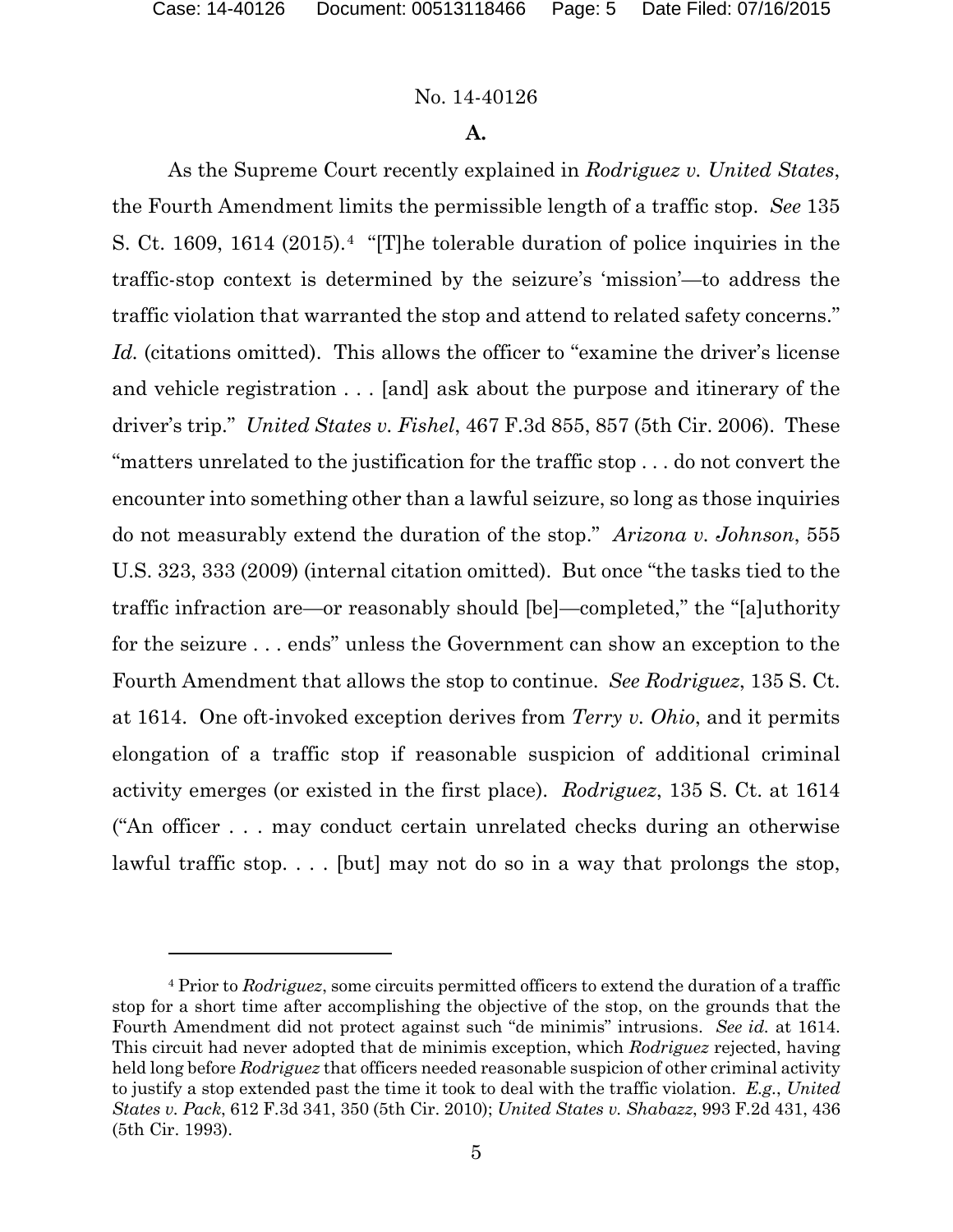absent the reasonable suspicion ordinarily demanded to justify detaining an individual.").

Reasonable suspicion exists if the police officer can point to specific and articulable facts indicating that criminal activity is occurring or is about to occur. *United States v. Alvarado-Zarza*, 782 F.3d 246, 249 (5th Cir. 2015) (citing *Terry v. Ohio*, 392 U.S. 1 (1968)). The "level of suspicion the standard requires is 'considerably less than proof of wrongdoing by a preponderance of the evidence,' and 'obviously less' than is necessary for probable cause." *Navarette v. California*, 134 S. Ct. 1683, 1687 (2014) (citation omitted). And the suspicion need not relate to a particular crime; it is sufficient to have reasonable suspicion "that criminal activity may be afoot." *Pack*, 612 F.3d at 356. We review the district court's reasonable suspicion finding de novo, looking at the "'totality of the circumstances' of each case to see whether the detaining officer has a 'particularized and objective basis' for suspecting legal wrongdoing." *United States v. Lopez-Moreno*, 420 F.3d 420, 430 (5th Cir. 2005) (quoting *United States v. Arvizu*, 534 U.S. 266, 273 (2002)).

#### **B.**

Tamez testified that a number of things he observed and smelled during the course of the stop made him suspicious: the large number of bumper stickers supporting law enforcement, which he contends shows a desire to be viewed as a "good guy" who "can't do no wrong"; numerous air fresheners placed throughout the vehicle, which experience taught him is an attempt to mask the odor of drugs or drug money; Pancho Villa and St. Jude medallions on the key chain, both of which he characterized as icons commonly used by drug smugglers along Highway 77 as symbols for righteousness and protection; and three rosaries hanging from the rearview mirror, which his experience led him to believe are also used by drug traffickers for protection. Tamez also cited what he perceived as inconsistencies and evasion in Ms. Peña's answers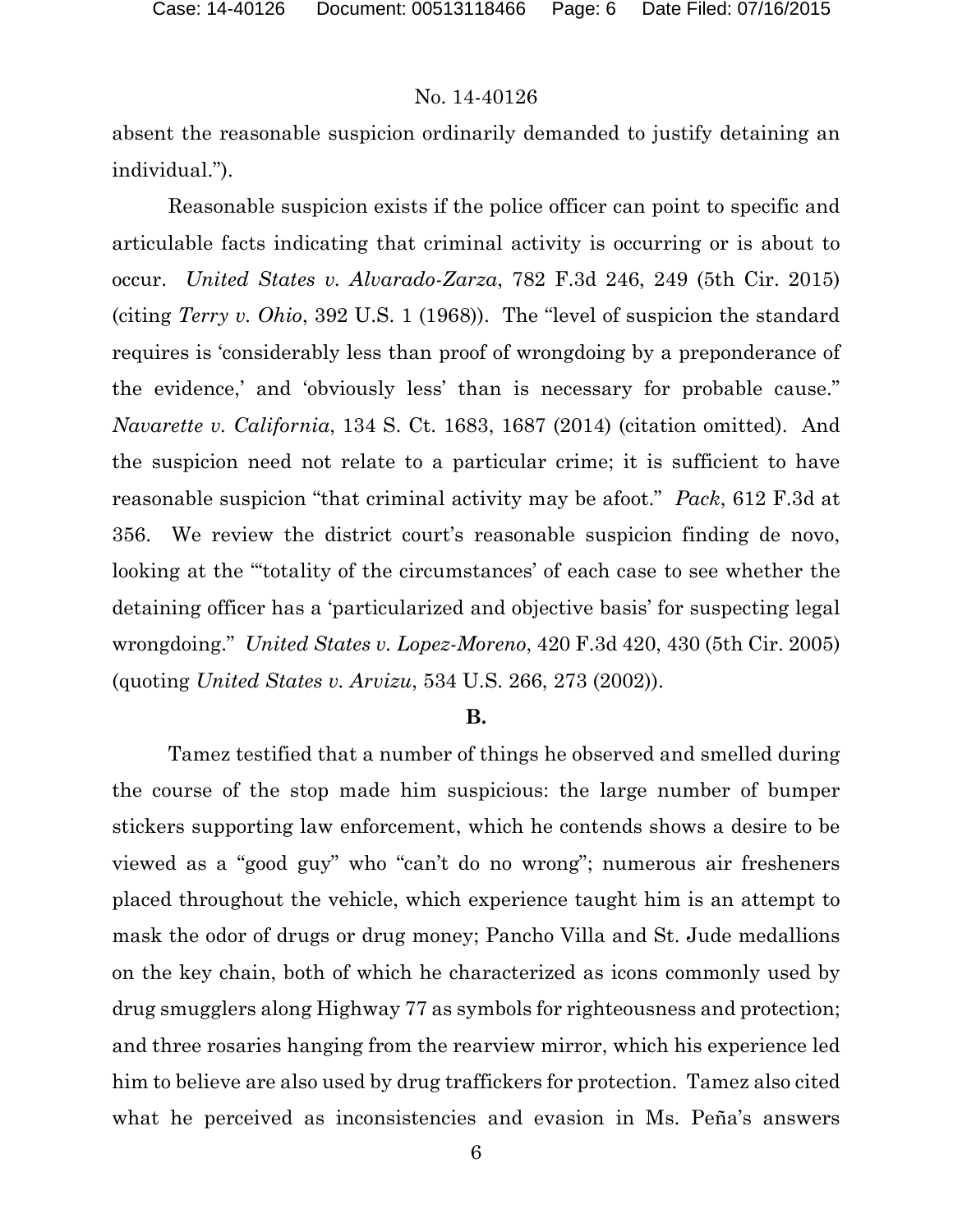concerning where they lived, how long they spent in Houston, where they stayed, and what they did at the car auction.

Peña-Gonzalez counters that the stickers, religious symbols, and air fresheners are all consistent with innocent behavior and therefore cannot constitute reasonable suspicion of criminal wrongdoing. He also argues that the answers Ms. Pena gave were not inconsistent and not a basis for further detention.

We do have concerns that classifying pro-law enforcement and anti-drug stickers or certain religious imagery as indicators of criminal activity risks putting drivers "in a classic 'heads I win, tails you lose' position." *See United States v. Escamilla*, 560 F.2d 1229, 1233 (5th Cir. 1977); *see also United States v. Townsend*, 305 F.3d 537, 544 (6th Cir. 2002) (holding that, despite the officer's assertion that "the presence of a Bible in the car was suspicious because drug couriers often display religious symbols to deflect suspicion of illegal activity," the Bible "is a very weak indicator of criminal activity"); *cf. Estep v. Dallas Cnty., Tex.*, 310 F.3d 353, 358–59 (5th Cir. 2002) (holding that an NRA sticker on a car should not have been considered in assessing the reasonableness of the officer's suspicion that the driver was dangerous). But we need not decide whether these items alone, or in combination with one another, amount to reasonable suspicion because we find the more suspicious evidence to be the array of air fresheners and inconsistencies in the driver's responses to the officer's basic questions.

We have long recognized that the presence of air fresheners, let alone four of them placed throughout an SUV, suggests a desire to mask the odor of contraband. *See, e.g.*, *United States v. Rivera*, 595 F.2d 1095, 1099 (5th Cir. 1979) (holding that "observation of . . . air freshener . . . strengthened the probable cause to search the [vehicle], in light of his knowledge and experience that drug traffickers often use air fresheners . . . to disguise the smell of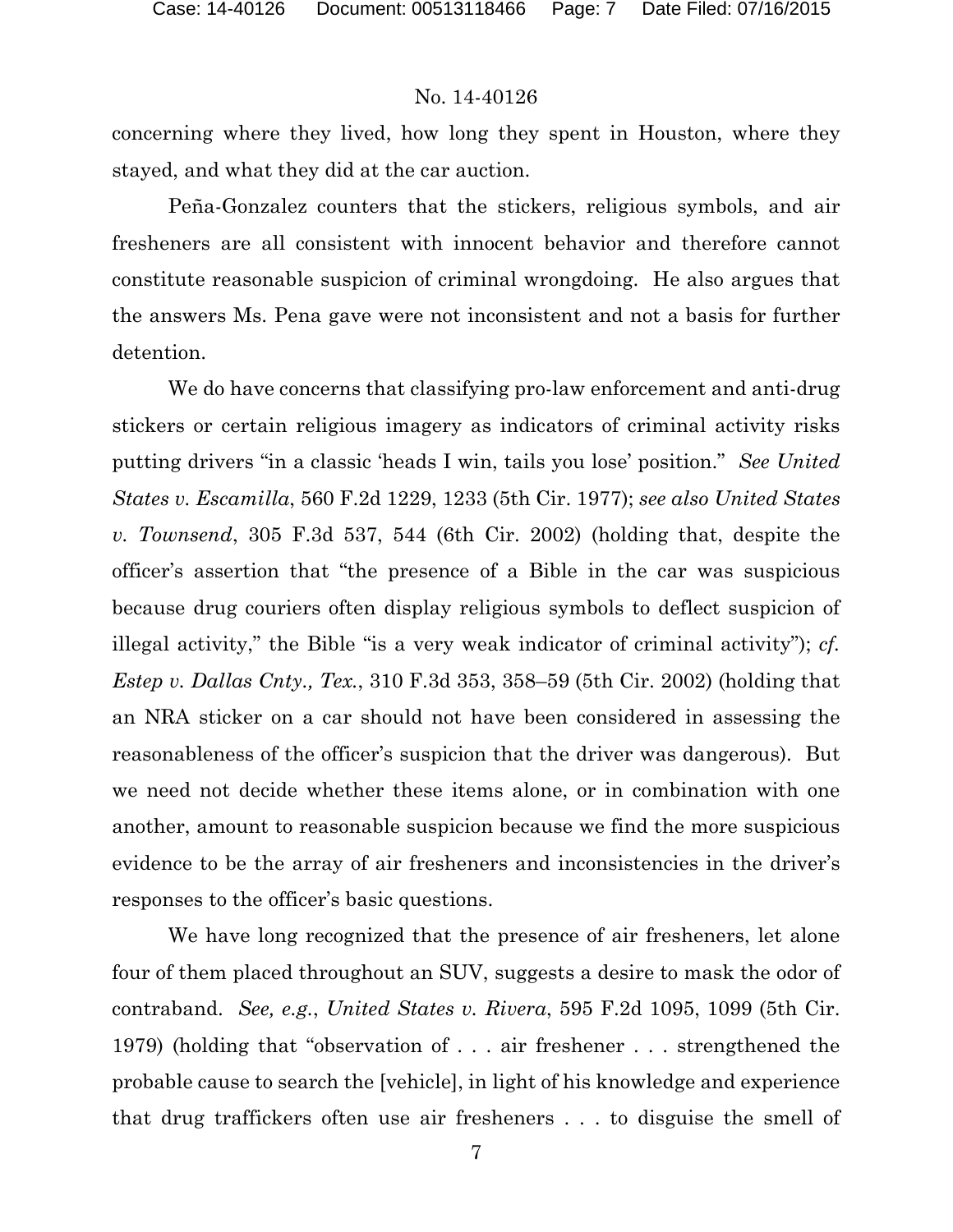l

#### No. 14-40126

marijuana"); *United States v. Quiroz-Hernandez*, 48 F.3d 858, 864 (5th Cir. 1995) (holding that "a strong odor of fabric softener while walking to [a] van" supported a finding of probable cause); *see also United States v. Ortega*, 478 F. App'x 871, 873 (5th Cir. 2012) (noting that the officer found an oversized air freshener suspicious); *United States v. Cantu*, 426 F. App'x 253, 255 (5th Cir. 2011) (noting that the officer found six air fresheners suspicious); *United States v. Frias*, 451 F. App'x 371, 372 (5th Cir. 2011) (holding that multiple air fresheners provided evidence of guilt); *United States v. Aguirre*, 29 F.3d 624, 1994 WL 395034, at \*1 (5th Cir. 1994) (affirming based on an "uncommonly strong odor of air freshener"). Peña-Gonzalez cites to another court's observation that occupants of a car may simply have liked the smell of air freshener. *See United States v. Guerrero*, 374 F.3d 584, 589–91 (8th Cir. 2004) (holding that air fresheners do not create reasonable suspicion). But "[a] determination that reasonable suspicion exists . . . need not rule out the possibility of innocent conduct," *Arvizu*, 534 U.S. at 277, and here the multiple air fresheners in the Tahoe emitted an "overwhelming odor" of "dryer sheets"[5](#page-7-0) that was likely not pleasant to the occupants during the long ride from Houston to Palmview. Reasonable suspicion determinations are highly factbound and the number and placement of the fresheners, along with Tamez's description of the strong odor and the location of this stop along a drug corridor close to the border, all distinguish this case from *Guerrero*. *See Pack*, 612 F.3d at 362 (taking account of "the large volume of contraband that is moved along our major highways on a daily basis, especially in border states like Texas").

Mrs. Peña's demeanor and inconsistent statements, during a conversation that took place in her native language of Spanish, are also part

<span id="page-7-0"></span><sup>&</sup>lt;sup>5</sup> Tamez later discovered that the overwhelming odor came from actual dryer sheets that Peña-Gonzalez used in an effort to conceal the bundles of cash.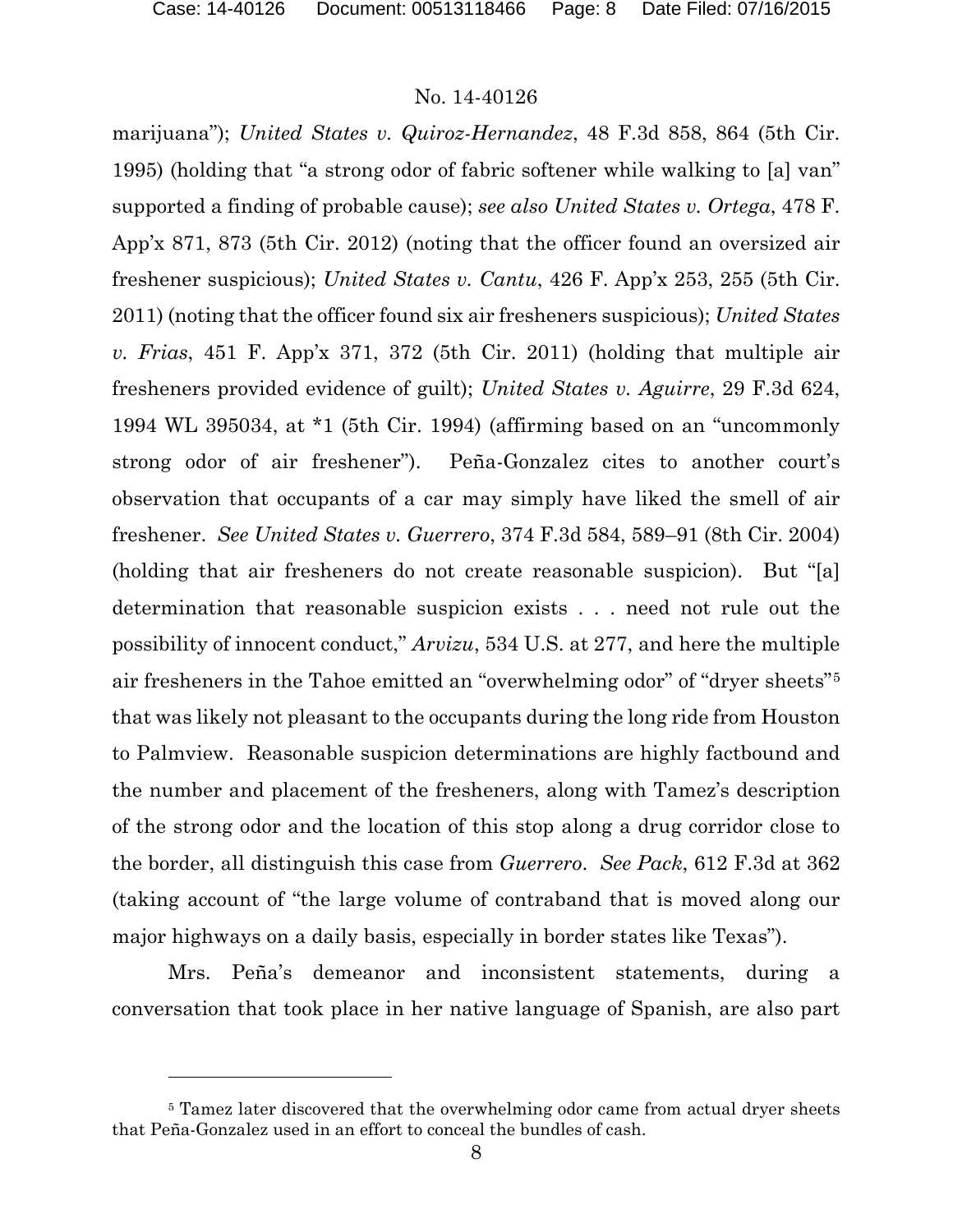$\overline{a}$ 

#### No. 14-40126

of the overall circumstances that demonstrate the reasonableness of Tamez's suspicion that criminal activity was afoot.<sup>[6](#page-8-0)</sup> Inconsistent stories, especially when combined with other facts, can give rise to reasonable suspicion. *Pack*, 612 F.3d at 358. Here, Mrs. Peña paused for about four seconds when asked the basic question of how long she spent in Houston. She switched her answer with regard to whether her husband had purchased a car at an auction. She went from saying that they had just spent one day in Houston to saying that they had spent two nights there. And she said she lived in a place other than that listed on her insurance. Again, all of these may well have innocent explanations: Palmview is indeed a town that borders Mission, and perhaps they had spent so much time driving that they really did only spend a day in Houston despite staying two nights there. But the question is whether it was reasonable for someone in Tamez's shoes to view the answers as suspicious, not whether they are convincing proof that Mrs. Peña was lying. *See Fishel*, 467 F.3d at 857 (holding that inconsistencies in a person's story gave rise to reasonable suspicion); *United States v. Jones*, 185 F.3d 459, 464 (5th Cir. 1999) (noting that a person's own conflicting statements to law enforcement are probative of guilty knowledge).

In sum, Officer Tamez had reasonable suspicion of criminal activity apart from the traffic violation to continue the stop for the relatively short additional three-minute time period during which he obtained consent to search the Tahoe. *See United States v. Place,* 462 U.S. 696, 709 (1983) (holding

<span id="page-8-0"></span><sup>6</sup> The district court did not rely on Mrs. Peña's statements in its ruling, focusing instead only on the stickers, air fresheners, and symbols that Tamez observed. We may, however, consider them because Tamez's testimony on these points was not impeached and a video captured the encounter. *See Pack*, 612 F.3d at 347 (noting, in conducting a reasonable suspicion inquiry, that "[w]e may affirm the district court's decision on any basis established by the record") (citing *United States v. Ibarra-Sanchez*, 199 F.3d 753, 758 (5th Cir. 1999) (holding that "[t]o the extent the underlying facts are undisputed . . . we may resolve questions such as probable cause and reasonable suspicion as questions of law")).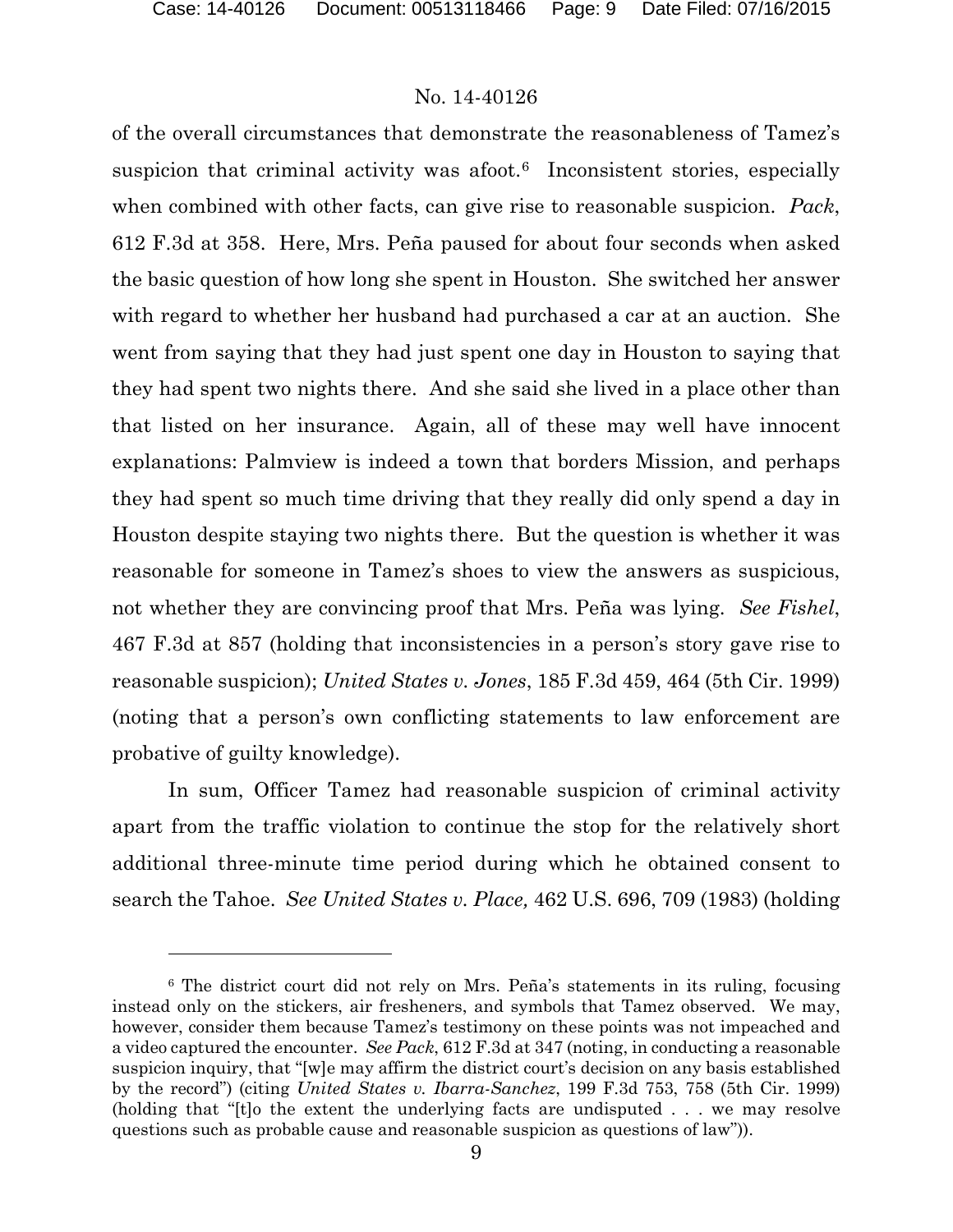that "the brevity of the invasion of the individual's Fourth Amendment interests is an important factor in determining whether the seizure is so minimally intrusive as to be justifiable on reasonable suspicion"); *see also Pack*, 612 F.3d at 362 (holding "a delay of only eight minutes" was reasonable "[i]n view of the suspicious facts that [the officer] had observed"). The district court therefore properly denied Peña-Gonzalez's motion to suppress.

### **III.**

We next address Peña-Gonzalez's argument that the Government denied him the third level for timely acceptance of responsibility based on what he contends is an impermissible consideration: his filing of a motion to suppress. Section 3E1.1(b) reduces the offense level by 1

upon motion of the government stating that the defendant has assisted authorities in the investigation or prosecution of his own misconduct by timely notifying authorities of his intention to enter a plea of guilty, thereby permitting the government to avoid preparing for trial and permitting the government and the court to allocate their resources efficiently[.]

Peña-Gonzalez never objected to the presentence report or the sentence for failing to include this reduction. He nonetheless argues that potential error was preserved because the district court raised this issue *sua sponte* by asking the Government if it planned to move for the third level. But that is a common question asked by district judges that in no way questions the propriety of the Government's decision not to award the reduction. The district court never heard argument on the issue now being raised, found any facts relevant to the question, or ruled on whether filing a motion to suppress is a valid basis for withholding the additional level. Accordingly, we review only for plain error. *See United States v. Chavez-Hernandez*, 671 F.3d 494, 497 (5th Cir. 2012) ("If, however, the defendant has failed to make his objection to the guidelines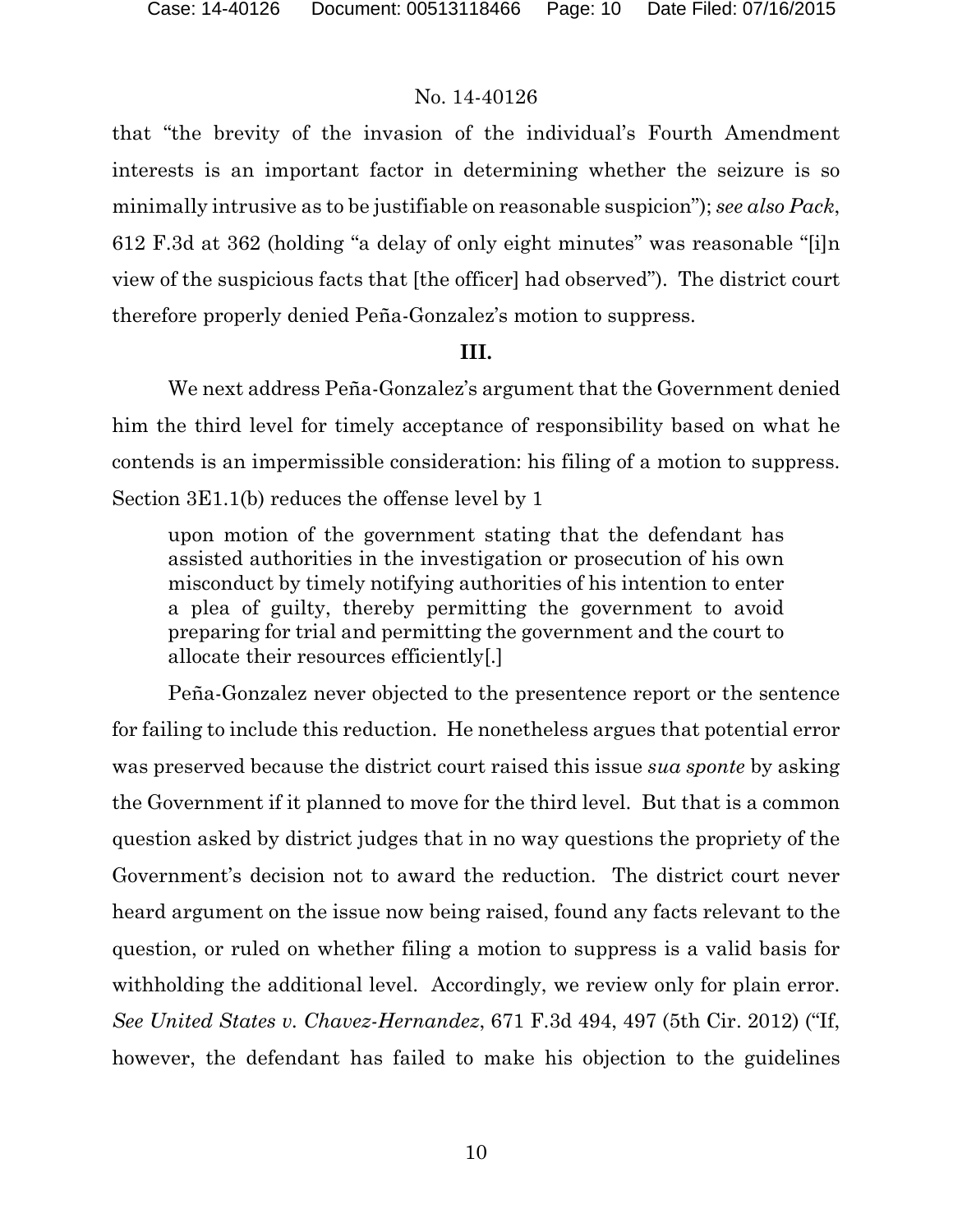calculation sufficiently clear, the issue is considered forfeited, and we review only for plain error.").

Citing a recent Sentencing Commission amendment to the application notes of Section 3E1.1(b) and cases from other circuits, Peña-Gonzalez contends that a Section 3E1.1(b) reduction is required so long as the defendant pleads guilty before trial. But the amendment that Peña-Gonzalez refers specifically only to waivers of appeal:

The government should not withhold such a motion based on interests not identified in § 3E1.1, such as whether the defendant agrees to waive his or her right to appeal.

U.S.S.G. § 3E1.1 app. n.6 (2013). It is unclear to what extent this was meant to reject our previous rule that a suppression hearing may justify withholding a Section 3E1.1(b) reduction. *See United States v. Gonzalez*, 19 F.3d 982 (5th Cir. 1994) (reasoning that a suppression hearing can be "in effect the substantive equivalent of a full trial, which required full participation by the Government and allocation of the court's resources"). The Government argues that a suppression hearing implicates the interests identified in the Guideline concerning "preparing for trial" and "permitting the government and the court to allocate their resources efficiently." U.S.S.G. § 3E1.1

A circuit split exists on the issue, and no circuits have addressed the issue since the amendment. *Compare United States v. Rogers*, 129 F.3d 76, 80 (2d Cir. 1997) (applying the same rule as the Fifth Circuit), *with United States v. Price*, 409 F.3d 436, 443–44 (D.C. Cir. 2005) (reaching the opposite conclusion), *United States v. Marquez*, 337 F.3d 1203, 1212 (10th Cir. 2003) (same), *and United States v. Kimple*, 27 F.3d 1409, 1414–15 (9th Cir. 1994) (same). Lacking authority for his position in this circuit, reinforced by the existence of a split in other circuits, Peña-Gonzalez cannot show any error that was plain or obvious. *See United States v. Segura*, 747 F.3d 323, 330 (5th Cir.